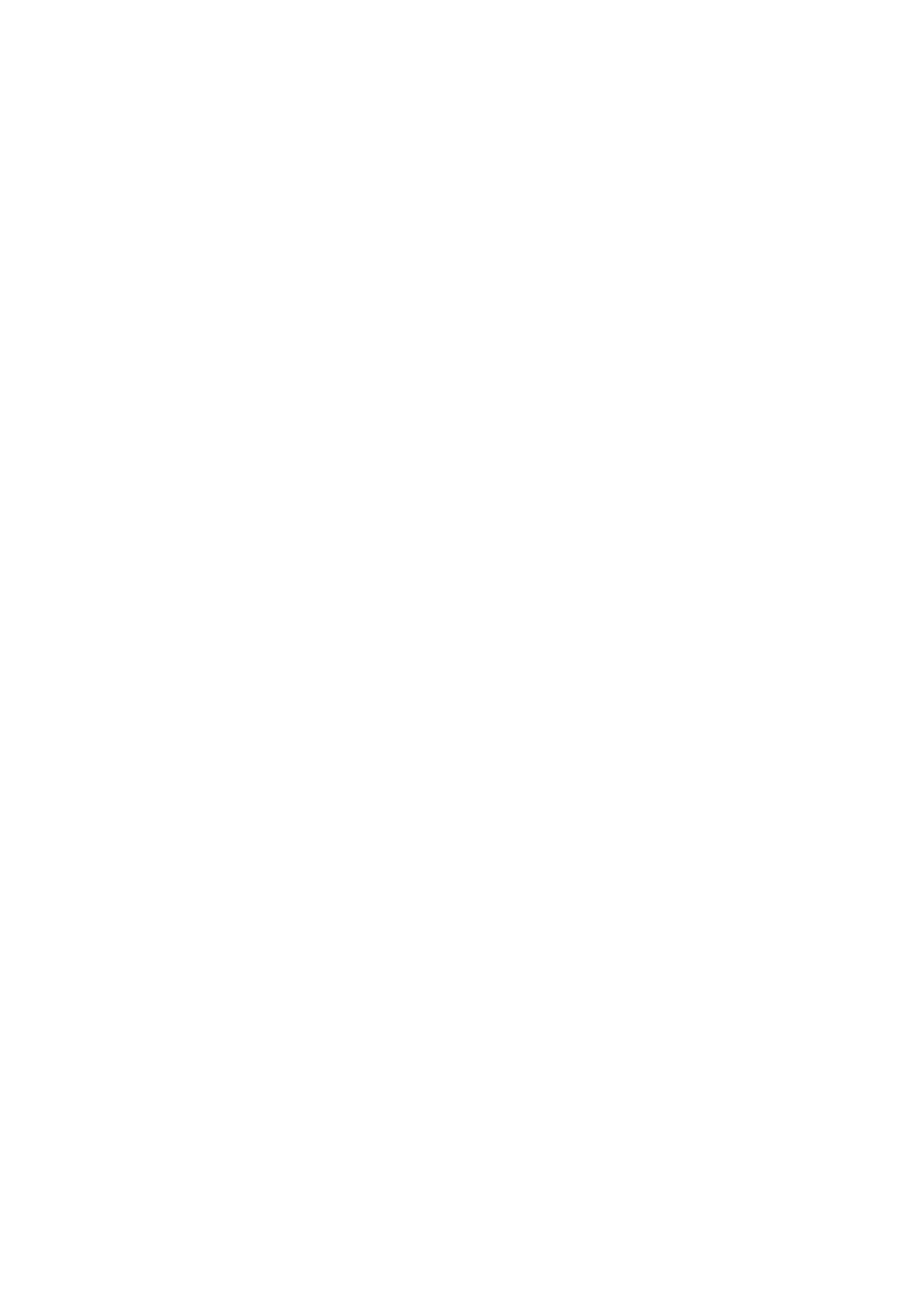# **Part A: Pupil premium strategy plan**

#### **Statement of intent**

The pupil premium funding is given to schools to support eligible groups of children. Drayton Community Infant School receives a Pupil Premium allocation of funding for each child who is entitled to receive Free School Meals or who has been entitled to receive them over the last six years as well as for any Looked After Children. We are required to publish online information about how we have used the premium as part of our pupil premium strategy.

The philosophy behind our strategy is that we recognise that some designated pupil premium children may have differences in their experiences and levels of support and therefore we aim to support children whatever their barriers may be; environmental, social, economic or learning.

Our aim is to ensure that the achievement of those pupils eligible for Pupil Premium funding is at least in line with their peers. We are committed to spending this money to ensure that these pupils are safe, healthy, confident individuals; and active, successful learners with high aspirations for their future.

We aim to provide experiences, support and resources to ensure these children achieve equal progress to other children with similar starting points.

We recognise that with younger children, we need to invest in developing a child's independence in learning, their self-esteem, their speech and communication and supporting them emotionally in order for them to be able to develop as learners and make the progress they deserve.

#### **Challenges**

This details the key challenges to achievement that we have identified among our disadvantaged pupils.

| <b>Challenge</b><br>number | Detail of challenge                                                                                                                            |
|----------------------------|------------------------------------------------------------------------------------------------------------------------------------------------|
|                            | Speech and language of PP pupils on entry to is significantly low. This slows<br>progress in reading and writing in Key Stage 1.               |
| $\mathcal{P}$              | Regulation of emotions and behaviours, impacting on learning for themselves<br>and others                                                      |
| 3                          | Lack of life experiences outside the local area, mean that the gap in language<br>acquisition and experiences continues to widen               |
| 4                          | Attendance rates for pupils eligible for PP are 95.1% (2020/21). This reduces<br>their school hours and causes them to fall behind on average. |
| 5                          | Parental aspirations for PP children and their own mental health need impacts<br>on school life                                                |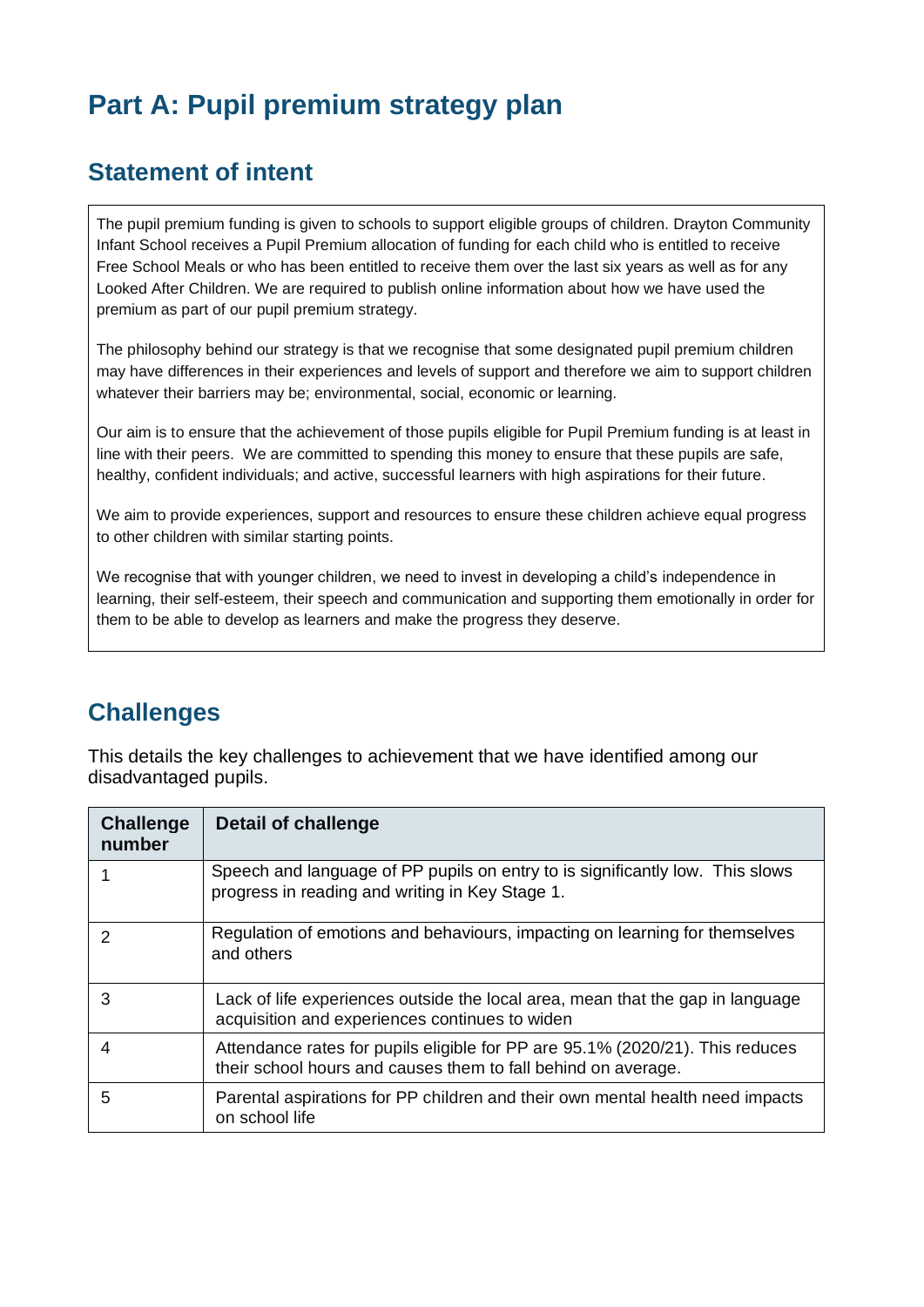### **Intended outcomes**

This explains the outcomes we are aiming for **by the end of our current strategy plan**, and how we will measure whether they have been achieved.

| <b>Intended outcome</b>                                                                                                                                                                                    | <b>Success criteria</b>                                                                                                                                                              |
|------------------------------------------------------------------------------------------------------------------------------------------------------------------------------------------------------------|--------------------------------------------------------------------------------------------------------------------------------------------------------------------------------------|
| Improve oral language skills for pupils eligible for<br>PP in Reception and Nursery classes                                                                                                                | % or higher PP pupils to achieve a GLD at the<br>end of EYFS                                                                                                                         |
|                                                                                                                                                                                                            | The gap between PP and non-PP pupils in<br>speech and language development narrows.                                                                                                  |
| Plan and teach high quality phonics sessions,<br>providing additional support where required.                                                                                                              | 71% (National 2019) or more of PP pupils to<br>achieve the phonics standard at the end of Year 1                                                                                     |
|                                                                                                                                                                                                            | The gap between PP and non-PP pupils<br>outcomes in phonics narrows                                                                                                                  |
| PP pupils to achieve as well as their peers in<br>reading, writing and mathematics at the end of KS1                                                                                                       | 61% (2020 FFT) or more of PP pupils to achieve<br>ARE in reading at the end of KS1                                                                                                   |
|                                                                                                                                                                                                            | 55% (2020 FFT) or more of PP pupils to achieve<br>ARE in reading at the end of KS1                                                                                                   |
|                                                                                                                                                                                                            | 62% (2020 FFT) or more of PP pupils to achieve<br>ARE in reading at the end of KS1                                                                                                   |
| Despite children's social, emotional and economic<br>barriers, children will attain well and make good<br>progress in all areas of their learning. Children will<br>be actively engaged in their learning. | Pupils will attain as well as their peers in all areas<br>of learning and will be engaged in all areas of the<br>curriculum                                                          |
| Attendance of PP children is in line with peers and<br>at or above national.                                                                                                                               | PP pupils will attend as well as their peers which<br>will be in line with or above national.                                                                                        |
| Increased access to enrichment activities during the<br>school day and after school                                                                                                                        | Pupils are offered and take up a range of activities<br>both during the school day and after school.                                                                                 |
| Higher rates of parental engagement through home<br>reading, parent information events and family<br>learning sessions.                                                                                    | PP pupils to read regularly at home with their<br>families. Parents of PP pupils to attend parent<br>information events, online workshops and family<br>learning sessions in school. |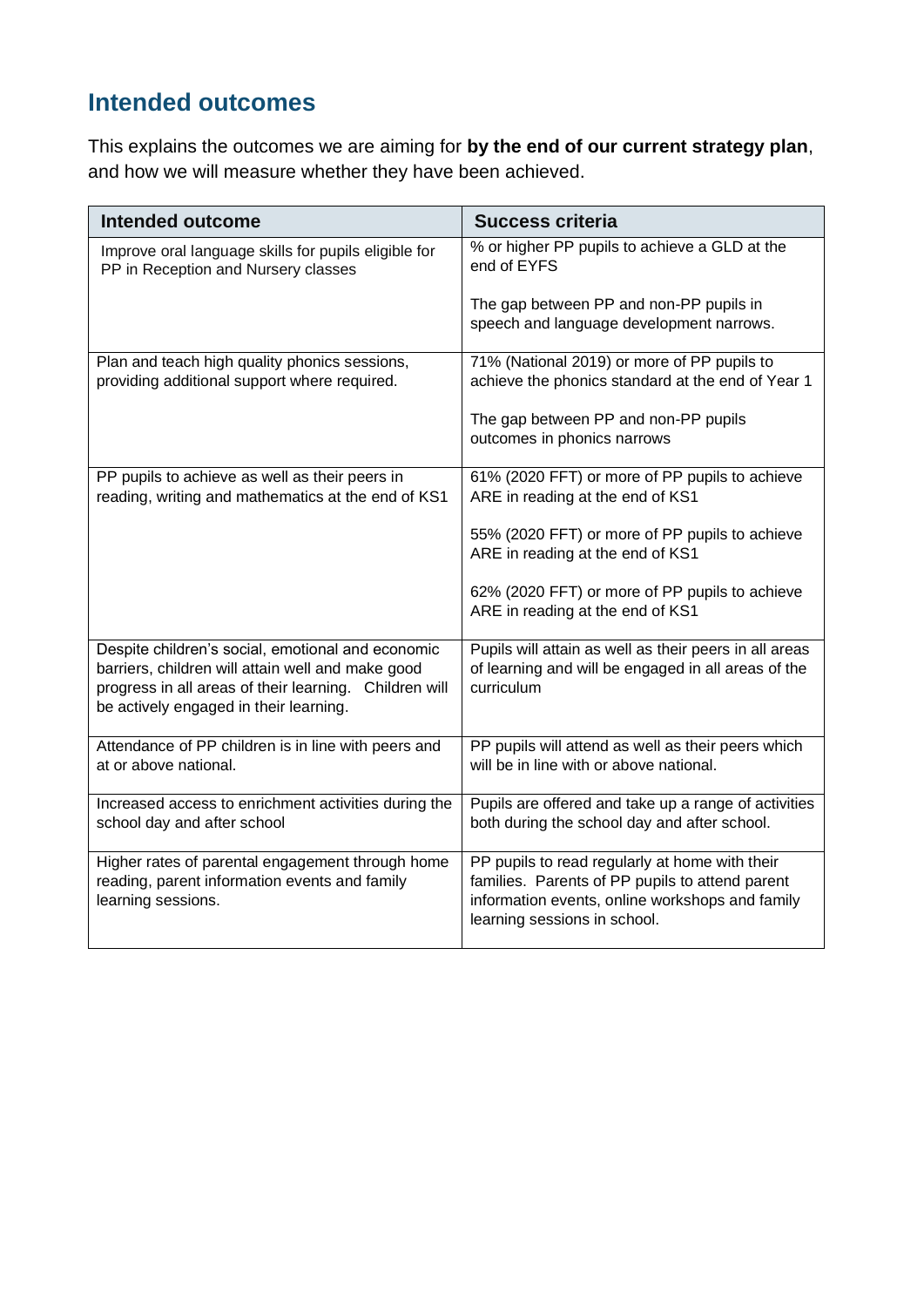### **Activity in this academic year**

This details how we intend to spend our pupil premium (and recovery premium funding) **this academic year** to address the challenges listed above.

#### **Teaching (for example, CPD, recruitment and retention)**

Budgeted cost: £5000 + £2000 Safeguarding Training

| <b>Activity</b>                                                                                                                                                                                                                                                                             | <b>Evidence that supports this</b><br>approach                                                                                                                                                                                                                                                                                                                                                                                                                                                                                                                                                                                                                                                                                                                                                                                                                                               | <b>Challenge</b><br>number(s)<br>addressed |
|---------------------------------------------------------------------------------------------------------------------------------------------------------------------------------------------------------------------------------------------------------------------------------------------|----------------------------------------------------------------------------------------------------------------------------------------------------------------------------------------------------------------------------------------------------------------------------------------------------------------------------------------------------------------------------------------------------------------------------------------------------------------------------------------------------------------------------------------------------------------------------------------------------------------------------------------------------------------------------------------------------------------------------------------------------------------------------------------------------------------------------------------------------------------------------------------------|--------------------------------------------|
| NELI CPD for EYFS staff - embedding<br>in practise<br>Implementation and embedding 'Little<br>Wandle' across the school - consistent<br>synthetic approach<br>Training for teachers and<br>support staff<br>Information for parents<br>Purchase of more books to<br>support reading at home | NELI has been robustly evaluated through<br>a randomised control trial between June<br>2018 and November 2019.<br>The results provide strong evidence for the<br>effectiveness of the NELI programme.<br>The trial involved 1,156 pupils in 193<br>schools.<br>NELI children made an average of 3<br>ADDITIONAL months' progress in<br>language.<br>This result has a very high security rating:<br>5 out of 5 on the EEF padlock scale<br>Phonics has a positive impact overall (+5<br>months) with very extensive evidence and<br>is an important component in the<br>development of early reading skills,<br>particularly for children from<br>disadvantaged backgrounds.<br>The teaching of phonics should be explicit<br>and systematic to support children in<br>making connections between the sound<br>patterns they hear in words and the way<br>that these words are written - EEF | 1<br>1<br>$\overline{2}$                   |
| Embedding of new school values and<br>behaviours<br>Greater emphasis on Jigsaw (PSHE<br>curriculum) across the wider curriculum                                                                                                                                                             | With a strong foundation children will<br>develop strong core values of their own.<br>Schools have a significant part in the<br>preparing the future generation for their<br>life as adults which is both a<br>responsibility to always be mindful of as<br>well as an exciting and worthwhile<br>opportunity to be a part of.                                                                                                                                                                                                                                                                                                                                                                                                                                                                                                                                                               | $\overline{2}$                             |
| Music tuition for small groups and<br>individuals by specialist - Spring &<br><b>Summer Term</b>                                                                                                                                                                                            | Music from early childhood onwards<br>helps children to speak more clearly,<br>develop a larger vocabulary, and<br>strengthen social and emotional skills                                                                                                                                                                                                                                                                                                                                                                                                                                                                                                                                                                                                                                                                                                                                    | 1<br>2<br>3<br>5                           |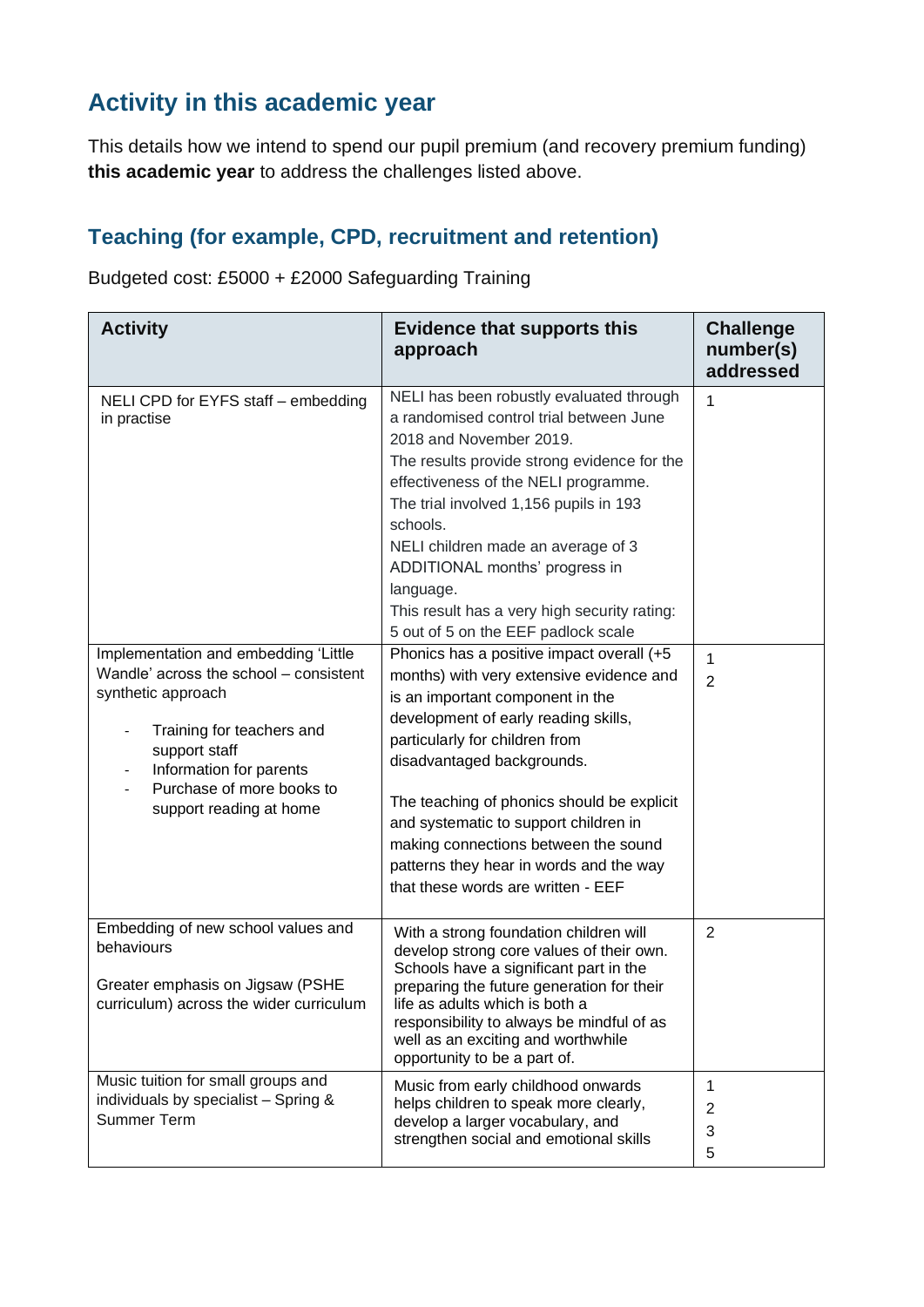### **Targeted academic support (for example, tutoring, one-to-one support structured interventions)**

Budgeted cost: £21,500

| <b>Activity</b>                                                                                                        | <b>Evidence that supports this</b><br>approach                                                                                                                                                                                                                                                                                                                                                                                                                                | <b>Challenge</b><br>number(s)<br>addressed |
|------------------------------------------------------------------------------------------------------------------------|-------------------------------------------------------------------------------------------------------------------------------------------------------------------------------------------------------------------------------------------------------------------------------------------------------------------------------------------------------------------------------------------------------------------------------------------------------------------------------|--------------------------------------------|
| Speech & Language intervention for<br>identified groups - NELI                                                         | <b>EFF</b> findings<br>-The Nuffield Early Language Intervention<br>had a positive impact on the language<br>skills of children in the trial.<br>-Children receiving the 30-week version<br>experienced the equivalent of about four<br>months of additional progress, compared<br>with about 2 months additional progress<br>for the 20-week version. Both results are<br>unlikely to have occurred by chance,<br>though results for the 30-week version are<br>more secure. | 1                                          |
| ELSA intervention - total of 2 hours per<br>week from trained TA – cover for that<br>TA to carry out ELSA for KS1 also | ELSA is an initiative developed and<br>supported by educational psychologists,<br>who apply their professional knowledge<br>of children's social and emotional<br>development to areas of need<br>experienced by pupils. They provide on-<br>going professional supervision to help<br>maintain high quality in the work<br>undertaken by ELSAs, thereby helping<br>to ensure safe practice for ELSAs and<br>pupils alike.                                                    | 1<br>$\overline{2}$                        |
| 15 hours tutoring time for identified<br>children during the Spring term                                               | 'Tutoring is one of the most effective<br>ways to accelerate pupil progress.<br>Evidence suggests that small group and<br>one-to-one tuition can boost progress by<br>3 to 5 months per pupil. By providing<br>high-quality tuition to pupils through the<br>NTP, we want to extend this catch-up<br>opportunity to pupils whose education<br>has been impacted the most by the<br>COVID-19 pandemic.' Gov Guidance                                                           | 1                                          |
| Brick Club intervention run by 1 TA                                                                                    | Aims for Brick club programme support:<br>Developing the imagination.<br>Creativity. Social Skills.<br>Putting ideas into reality.<br>Achievement.<br>Problem Solving. Sharing. Turn-<br>Taking.<br>Teamwork. Sociability. Self-<br>esteem.                                                                                                                                                                                                                                   | $\overline{2}$                             |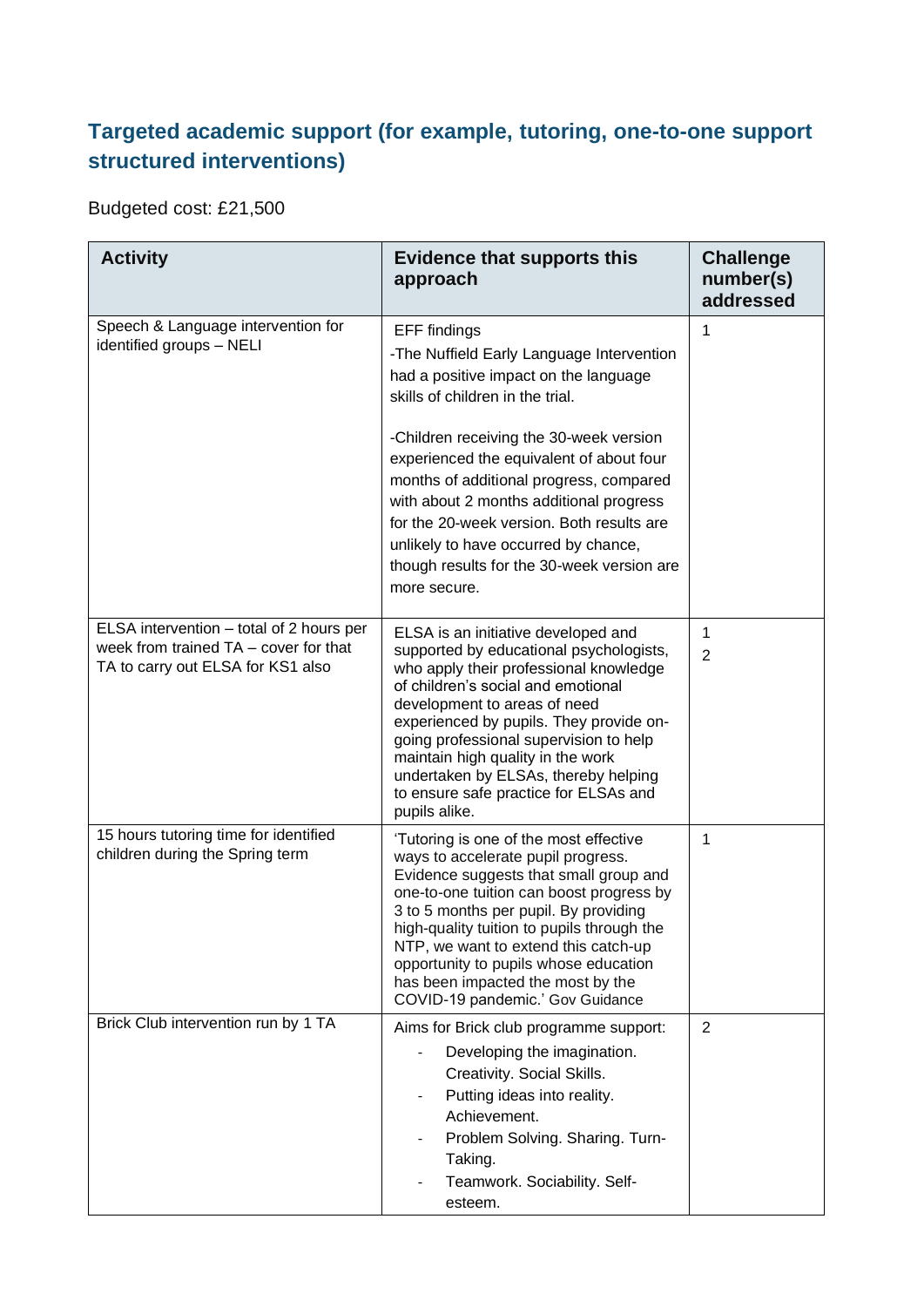### **Wider strategies (for example, related to attendance, behaviour, wellbeing)**

Budgeted cost: £22,500

| <b>Activity</b>                                                                                                                                                                                                                                                                                                                                                                                                                                                                                                                                                                                                                                                                                                                                                                               | <b>Evidence that supports this</b><br>approach                                                                                                                                                                                                                                                                                                                                                                                                                                 | <b>Challenge</b><br>number(s)<br>addressed |
|-----------------------------------------------------------------------------------------------------------------------------------------------------------------------------------------------------------------------------------------------------------------------------------------------------------------------------------------------------------------------------------------------------------------------------------------------------------------------------------------------------------------------------------------------------------------------------------------------------------------------------------------------------------------------------------------------------------------------------------------------------------------------------------------------|--------------------------------------------------------------------------------------------------------------------------------------------------------------------------------------------------------------------------------------------------------------------------------------------------------------------------------------------------------------------------------------------------------------------------------------------------------------------------------|--------------------------------------------|
| Promotion of healthy eating, tables<br>manners $&$ conversation $-2$ adults<br>eating with the children each day in the<br>hall                                                                                                                                                                                                                                                                                                                                                                                                                                                                                                                                                                                                                                                               | General eating habits are formed in the<br>first few years of life, so it is important<br>that we encourage our children to eat<br>nutritious food. Children need a healthy<br>balanced diet containing foods from each<br>food group so they get a wide range of<br>nutrients to help them stay healthy.<br>When you teach children good table<br>manners, you are giving them important<br>tools for social interaction that will serve<br>them for the rest of their lives. | 2<br>3                                     |
| Role of the school secretary to monitor<br>pupils and follow up quickly on<br>absences. First day response provision.<br>Standing agenda item on all DSL<br>meetings with concerns and actions<br>logged<br>$\frac{1}{2}$ termly whole school monitoring with<br>office staff alerted of children of concern.<br>All absences to be recorded on CPOMS<br>for DSL alerts to pick up quickly.<br>Attendance cards submitted termly to all<br>pupils with face-to-face meetings for<br>those of concern. Positive update<br>letters for families regularly where good<br>progress is made.<br>PSA support for families where<br>attendance is low and/or punctuality is<br>poor.<br>Fast Track procedures carried out where<br>progress is not sufficient over a period of<br>time with support. | We can't improve attainment for<br>children if they aren't actually attending<br>school. NfER briefing for school leaders<br>identifies addressing attendance as a<br>key step.<br>DfE report on attendance and<br>attainment showed strong link between<br>attendance and attainment. Pupils with<br>100% attendance 4.7 times more likely<br>to achieve than those with 85%.                                                                                                 | 4<br>5                                     |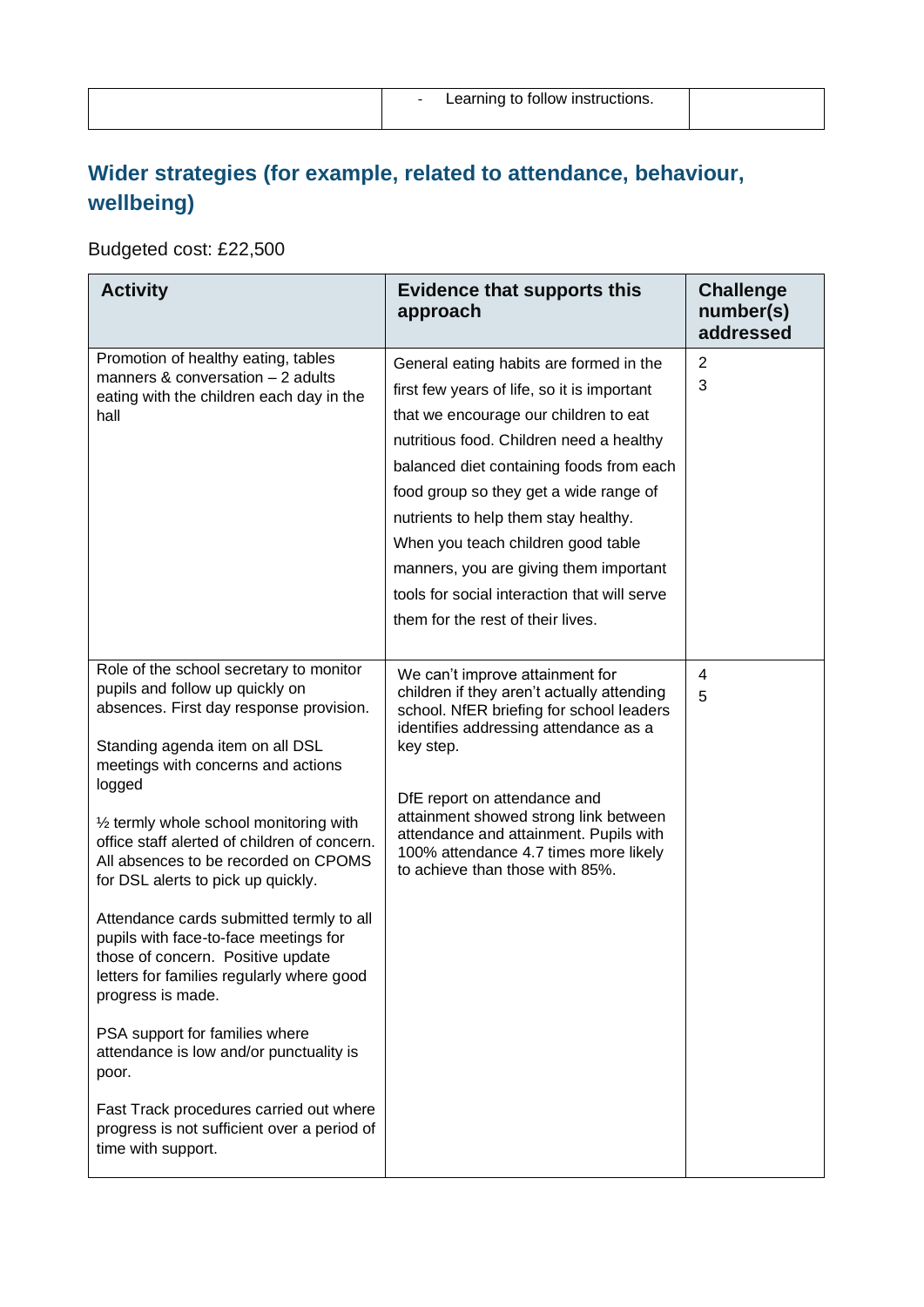| Planned enrichment activities provided  | Sheffield Hallam October 2020, Tim                                                      | $\overline{2}$ |
|-----------------------------------------|-----------------------------------------------------------------------------------------|----------------|
| at lunch times for identified groups by | Vernon                                                                                  | 3              |
| additional MSA                          |                                                                                         |                |
|                                         | -Active students are happier (70% v's                                                   |                |
|                                         | 50%) and more confident to try sport<br>(76% v's 38%) than inactive students.           |                |
|                                         |                                                                                         |                |
|                                         | -Young people report that being                                                         |                |
|                                         | physically active improves their mood                                                   |                |
|                                         | (71%), behaviour (55%) and schoolwork                                                   |                |
|                                         | (49%).                                                                                  |                |
|                                         |                                                                                         |                |
|                                         | -The vast majority of staff agree with this,<br>with 93% reporting they feel that being |                |
|                                         | active benefits pupil behaviour and 92%                                                 |                |
|                                         | reporting they feel it has positive effects                                             |                |
|                                         | on schoolwork.                                                                          |                |
|                                         |                                                                                         |                |
|                                         | -Activity provides social opportunities                                                 |                |
|                                         | and enables students to connect with                                                    |                |
|                                         | one another, with 59% agreeing that it                                                  |                |
|                                         | helps them to make friends.                                                             |                |
|                                         | -Physical activity has the potential to                                                 |                |
|                                         | reduce stress and anxiety by providing                                                  |                |
|                                         | routine and structure and increasing                                                    |                |
|                                         | feelings of wellbeing: 71% of students                                                  |                |
|                                         | and 99% of staff feel that being active                                                 |                |
|                                         | has a positive effect on their mood.                                                    |                |
|                                         | -Students who are active report higher                                                  |                |
|                                         | levels of happiness and self-worth                                                      |                |
|                                         |                                                                                         |                |
|                                         | -87% of staff feel that being physically                                                |                |
|                                         | active has a positive impact on the<br>school environment (ethos, values,               |                |
|                                         | culture, identity)                                                                      |                |
|                                         |                                                                                         |                |
|                                         | -The majority of students surveyed                                                      |                |
|                                         | (78%) enjoy being physically active.                                                    |                |
| Provide subsidised in school breakfast  |                                                                                         |                |
| club 50% for all PP pupils              | Research shows that routines support<br>healthy social emotional development            |                |
|                                         | in early childhood. In particular, children                                             |                |
|                                         | with regular routines at home have self-                                                |                |
|                                         | regulation skills, the building blocks of<br>good mental health. When children          |                |
|                                         | learn to regulate feelings and                                                          |                |
|                                         | behaviors, it means they are able to                                                    |                |
|                                         | identify their feelings and have skills to<br>manage those feelings so that they        |                |
|                                         | don't feel overwhelmed. Young children                                                  |                |
|                                         | who learn to do this well are better able                                               |                |
|                                         | to adapt to everyday challenges,<br>stressors, and new expectations.                    |                |
|                                         |                                                                                         |                |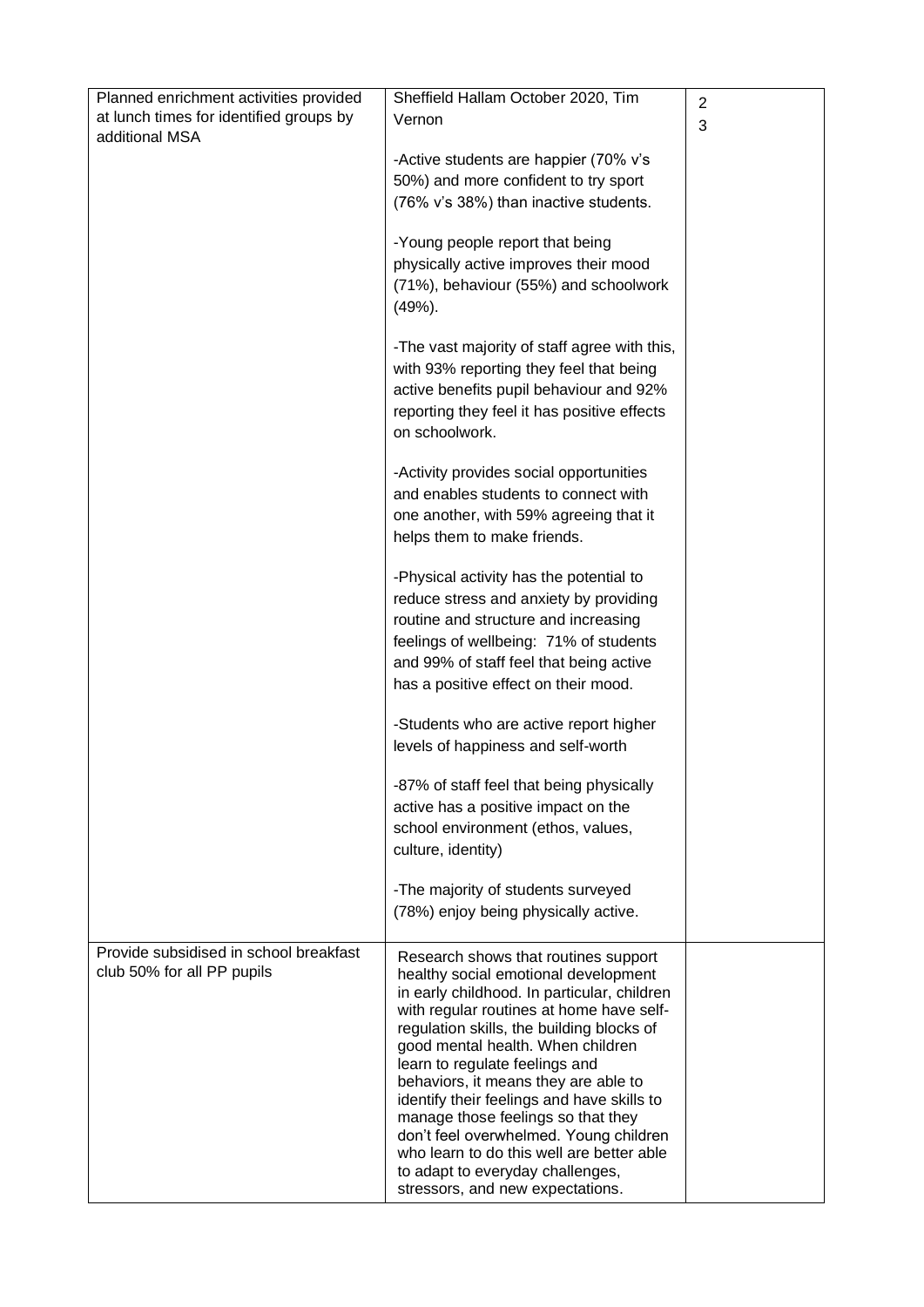| Provide subsidised school visits/in<br>school events/after school clubs 50% for<br>all PP pupils<br>Provide subsidised after school clubs for<br>all PP pupils                     | Learning is understood<br>developmentally. Opportunities for play<br>and activities, which evoke laughter and<br>satisfaction, should be initially<br>prioritised over academic expectations.<br>Provide meaningful, practical and multi-<br>sensory experiences for new learning,<br>with tasks, which are broken down into<br>small steps and actively modelled.                                                                                                                                                                                                                                                                                                                                                                                                                                                                                                                                                                                              | 3                             |
|------------------------------------------------------------------------------------------------------------------------------------------------------------------------------------|-----------------------------------------------------------------------------------------------------------------------------------------------------------------------------------------------------------------------------------------------------------------------------------------------------------------------------------------------------------------------------------------------------------------------------------------------------------------------------------------------------------------------------------------------------------------------------------------------------------------------------------------------------------------------------------------------------------------------------------------------------------------------------------------------------------------------------------------------------------------------------------------------------------------------------------------------------------------|-------------------------------|
| Use of Family Matters (YMCA) in<br>supporting families and individuals<br>Solihull training from PSA for identified<br>parents, online workshops for phonics,<br>writing and maths | It is an upsetting reality that children are<br>not immune to the psychological and<br>emotional traumas in the world around<br>them. More sophisticated research and<br>training has brought a greater<br>awareness of just how deeply social<br>issues are felt by even the youngest<br>children in our society. However, the<br>positive news is that, whilst our<br>awareness of this issue has increased,<br>so has the repertoire of tools and<br>techniques available for therapeutic<br>support.<br>Since its inception in 2016:<br>They have supported over 1700<br>children and young people with<br>clinical interventions<br>They have provided clinical<br>support to over 100 schools and<br>settings<br>76% of clients show<br>improvement following clinical<br>support<br>Engagement with relevant<br>professionals leading to reduction of<br>family related incidents/issues affecting<br>the children's emotional and social well-<br>being | $\overline{2}$<br>3<br>4<br>5 |

## **Total budgeted cost: £ 51,000**